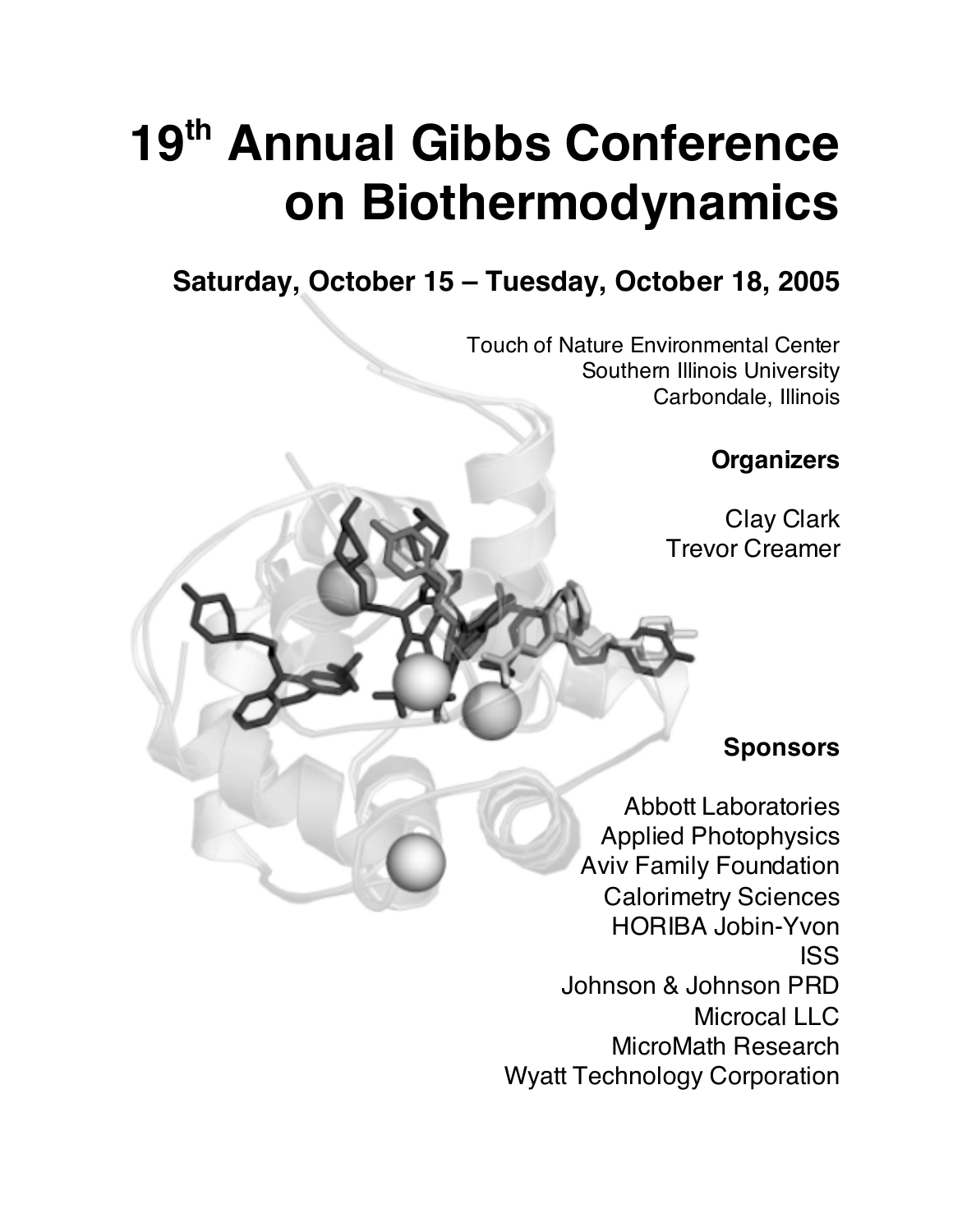# **Table of Contents**

| $\mathbf 1$ . | The Gibbs Conference on Biothermodynamics<br><b>Josiah Willard Gibbs</b><br>History of the Gibbs Conference on Biothermodynamics                                                                                                                                                                       | $\overline{c}$<br>3                          |
|---------------|--------------------------------------------------------------------------------------------------------------------------------------------------------------------------------------------------------------------------------------------------------------------------------------------------------|----------------------------------------------|
| 2.            | <b>Meeting Schedule</b><br><b>Saturday Check-in and Reception</b><br><b>Sunday Sessions I and II</b><br><b>Monday Sessions III and IV</b><br><b>Tuesday Session V</b>                                                                                                                                  | 5<br>5<br>$\overline{7}$<br>9                |
| 3.            | <b>Posters</b><br>Poster Information<br>Poster Session I: List of Presentations (A - I)<br>Poster Session II: List of Presentations $(J - Z)$                                                                                                                                                          | 10<br>11<br>15                               |
| 4.            | <b>Abstracts</b><br>Session I: Nucleic Acids<br>Session II: Stability and Evolution<br><b>Keynote Address</b><br><b>Session III: Denatured States</b><br>Session IV: Macromolecular Interactions<br><b>Session V: Membranes</b><br>Poster Session I: Authors A - I<br>Poster Session II: Authors J – Z | 19<br>24<br>29<br>31<br>36<br>42<br>48<br>94 |
| 5.            | <b>List of Participants</b><br><b>List of Participants</b><br>Participants by Laboratory/Organization                                                                                                                                                                                                  | 139<br>151                                   |
| 6.            | <b>Sponsors</b><br><b>Advertisements from Sponsors</b>                                                                                                                                                                                                                                                 | 154                                          |

**Cover figure:** Structural alignment of complexes of Calmodulin (CaM) with Trifluoperazine (TFP) in 1:1, 1:2, and 1:4 CaM:TFP ratios, RMSD = 0.59Ǻ. Alignment and graphics created with Pymol™. Kindly provided by **Michael Feldkamp** (U. Iowa).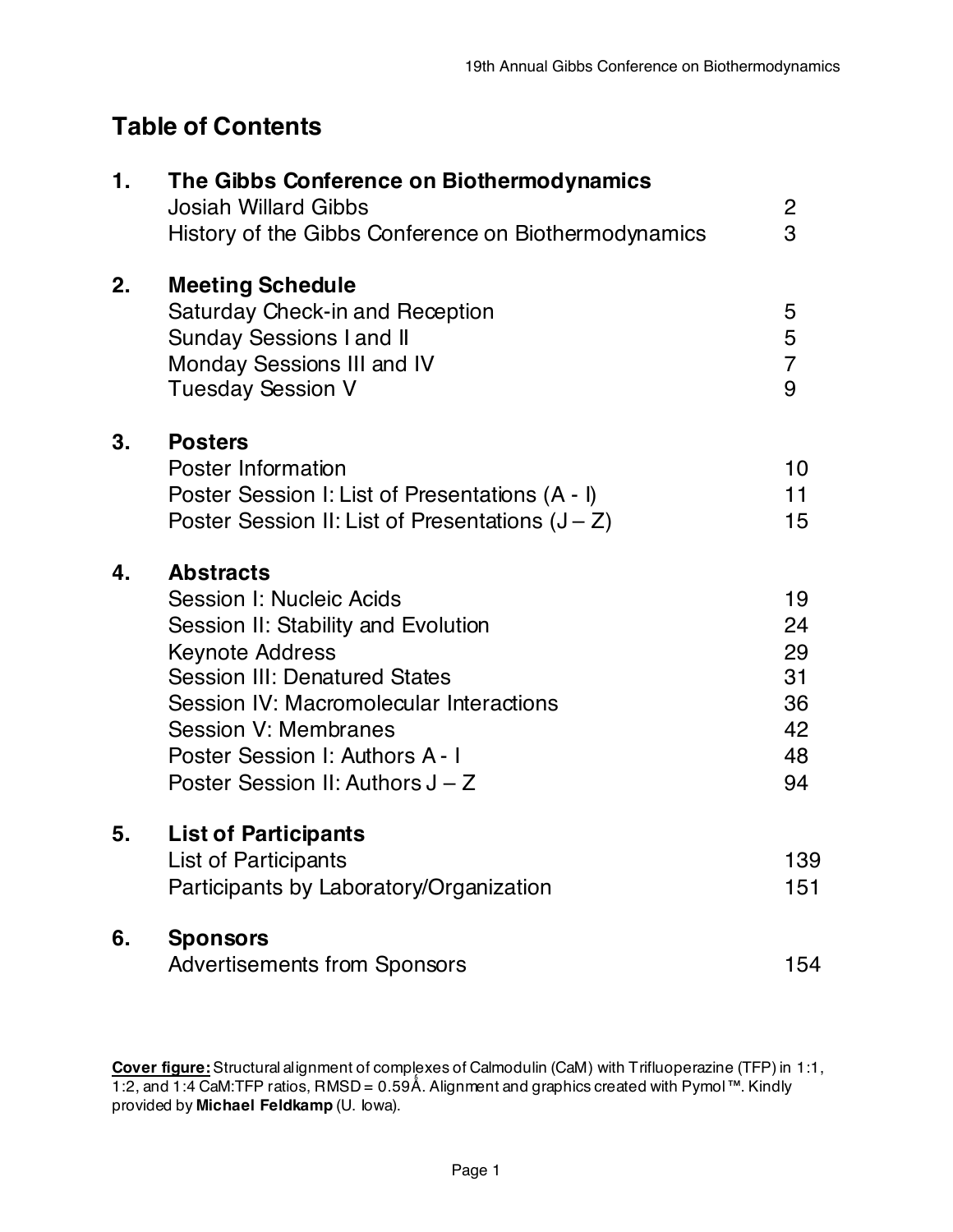# **1. The Gibbs Conference on Biothermodynamics is only possible because of:**



From a daguerreotype taken during his student days Courtesy of Miss Theodora Van Name

**Let's face it, without Mr. Gibbs we'd all be doing something else, like genetics, or (gasp!) kinetics…**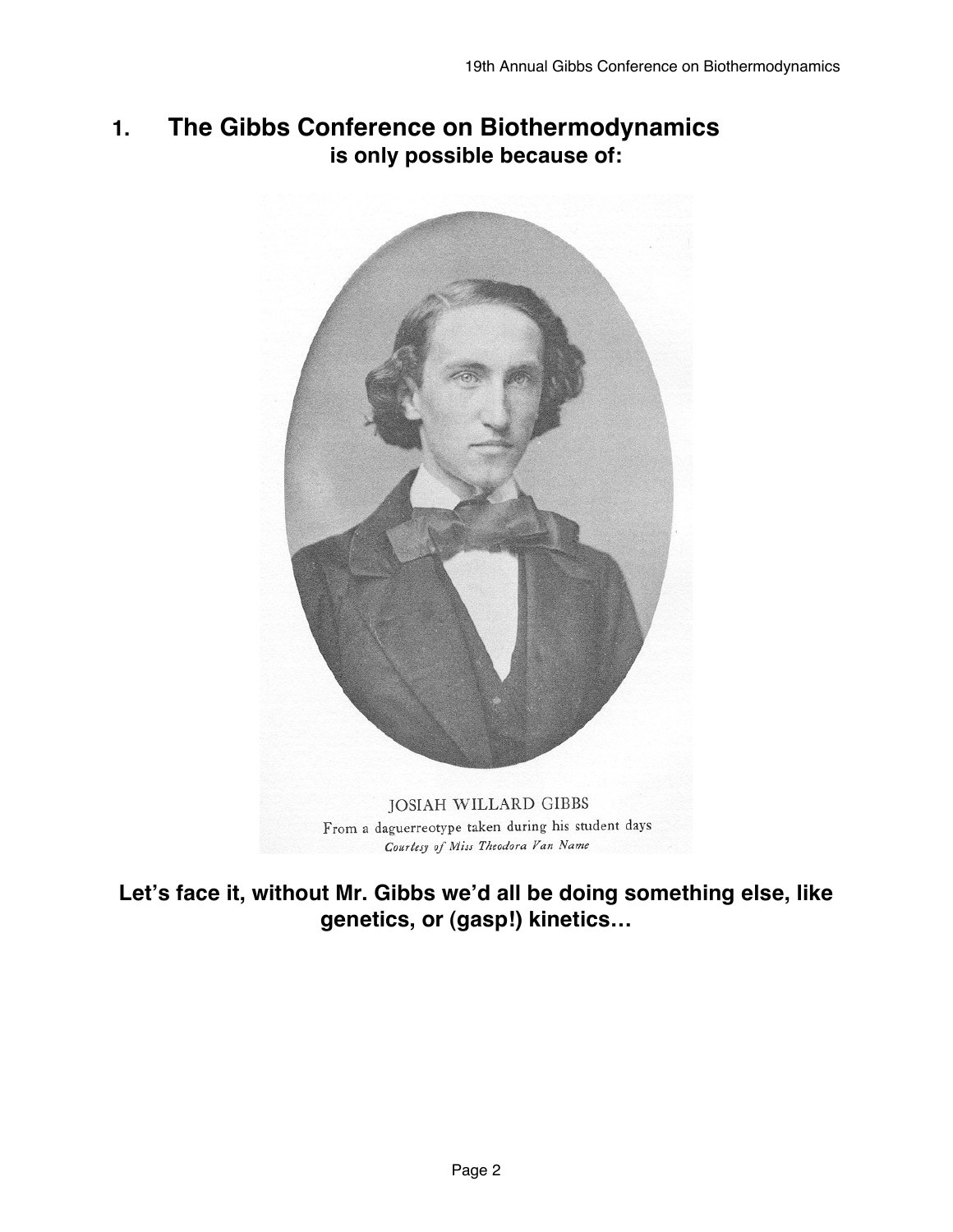# **History of the Gibbs Conference on Biothermodynamics**

**Touch of Nature Environmental Center, Carbondale, Illinois**

| Fall, 1986               | 1 <sup>st</sup> discussion of the discipline of Thermodynamics in Biological Systems.<br>held in Vail, Colorado: Gary Ackers, Wayne Bolen, Ernesto Freire, Stan<br>Gill, Jim Lee                                       |
|--------------------------|------------------------------------------------------------------------------------------------------------------------------------------------------------------------------------------------------------------------|
| Feb, 1987                | 2 <sup>nd</sup> discussion of the discipline of Thermodynamics in Biological Systems.<br>held in New Orleans: Gary Ackers, Norma Allewell, Wayne Bolen, Ken<br>Breslauer, Ken Dill, Ernesto Freire, Stan Gill, Jim Lee |
|                          | <b>Annual Gibbs Conference on Biothermodynamics</b>                                                                                                                                                                    |
| $1st - 1987$             | Organizers: Jim Lee & Wayne Bolen                                                                                                                                                                                      |
| $2^{nd} - 1988$          | Organizers: Gary Ackers & Michael Johnson                                                                                                                                                                              |
| $3rd - 1989$             | Organizers: Susan G, Frasier & Michael Johnson                                                                                                                                                                         |
| $4^{th}$ - 1990          | Organizers: Michael Johnson & Marty Straume                                                                                                                                                                            |
| $5^{th}$ - 1991          | Organizers: Gary Ackers & Tim Lohman<br>Keynote: Ernesto Freire                                                                                                                                                        |
| $6th - 1992$             | Organizers: Jim Lee & Tomasz Heyduk<br>Keynotes: Serge Timasheff & John Schellman                                                                                                                                      |
| $7th - 1993$ :           | Organizers: Maurice Eftink & Glen Ramsay<br>Keynotes: Peter von Hippel & Julian Sturtevant                                                                                                                             |
| $8^{th}$ - 1994:         | Organizers: Enrico Di Cera & Madeline Shea<br>Keynotes: Gary Ackers & Kathleen S. Matthews                                                                                                                             |
| $9^{th}$ - 1995:         | Organizers: Kenneth P. Murphy & Michael D. Brenowitz<br>Keynotes: Victor Bloomfield & Mario Amzel                                                                                                                      |
| $10^{\text{th}}$ - 1996: | Organizers: Jonathan B. Chaires & Michael L. Doyle<br>Keynotes: J. Michael Schurr & Allen Minton                                                                                                                       |
| $11^{\text{th}}$ - 1997: | Organizers: Dorothy Beckett & Jack Correia<br>Keynote: Adrian Parsegian                                                                                                                                                |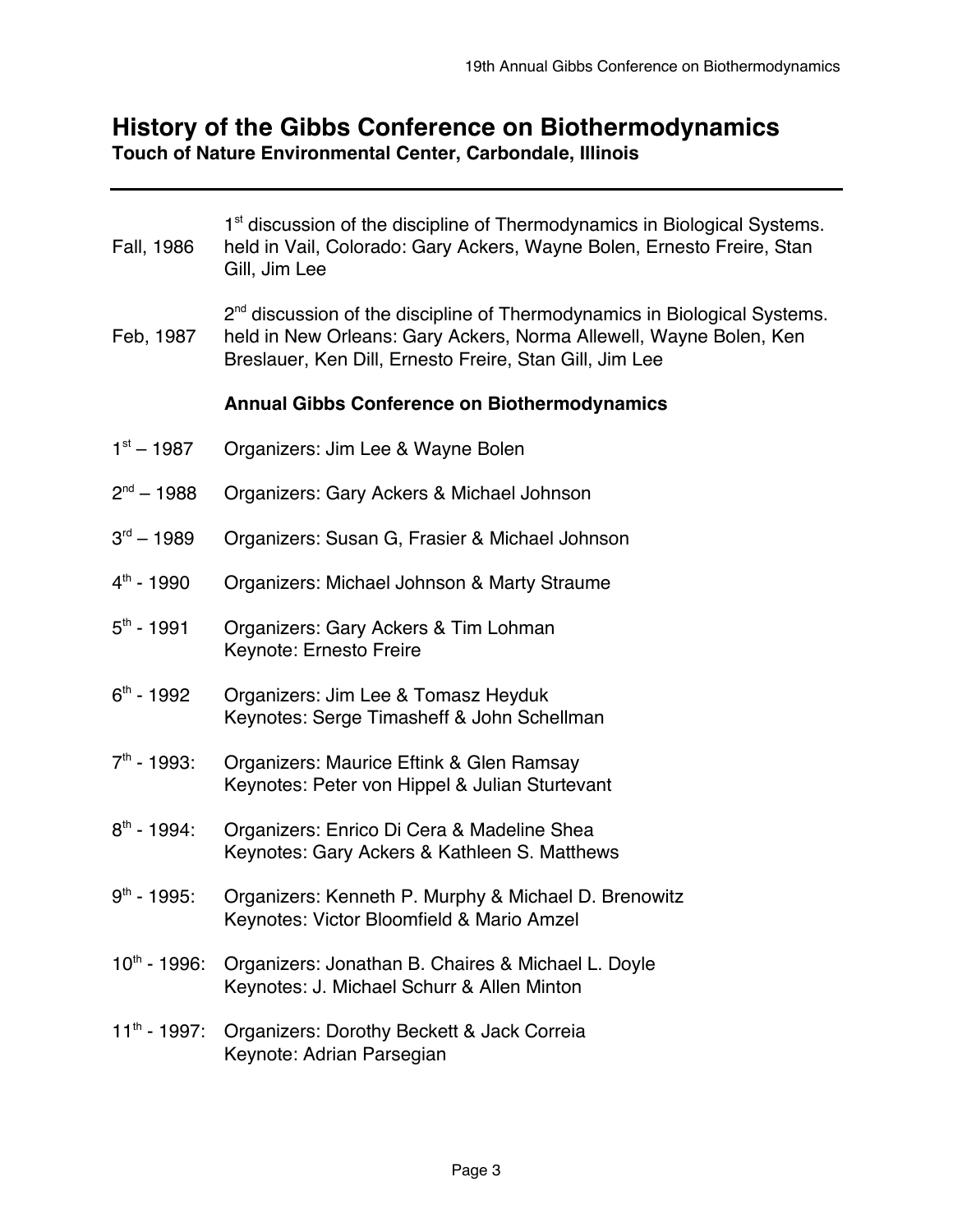- 12<sup>th</sup> 1998: Organizer: Andy Robertson Keynote: David Draper
- 13<sup>th</sup> 1999: Organizers: Bertrand Garcia-Moreno & John Shriver Keynotes: Wayne Bolen & Gary Ackers
- $14<sup>th</sup> 2000$ : Organizers: George Turner & Kim Sharp Keynotes: Steve White (replaced Rodney Biltonen)
- 15<sup>th</sup> 2001: Organizers: Margaret A. Daugherty & Luis A. Marky Keynote: George Rose
- 16<sup>th</sup> 2002: Organizers: Michael Mossing & George Makhatadze Keynote: Rodney Biltonin
- 17<sup>th</sup> 2003: Organizers: Vince Hilser & Dick Sheardy Keynote: Jim Lee
- 18<sup>th</sup> 2004: Organizers: Doug Barrick & Kathleen Hall Keynote: Ignacio Tinoco
- 19<sup>th</sup> 2005: Organizers: Clay Clark & Trevor Creamer Keynote: Carl Frieden

In 2002 The Gibbs Conference on Biothermodynamics incorporated as a mechanism of preserving the philosophy and spirit of the meeting. For a published 10 year history see Ackers and Bolen, "The Gibbs Conference on Biothermodynamics: Origins and evolution." Biophys. Chem. **64**, p 3-5, 1997.

- **President:** Madeline Shea, Oct, 2004 Oct, 2005.
- **President Elect:** Dorothy Beckett.
- **Secretary:** Margaret A. Daugherty, Oct, 2002 Oct, 2008.
- **Treasurer:** Michael Johnson, Oct, 2002 Oct, 2007.

#### **Past Presidents:**

Gary Ackers, Oct, 2001 – Oct, 2002. Jack Correia, Oct, 2002 – Oct, 2003. Wayne Bolen, Oct, 2003 – Oct, 2004.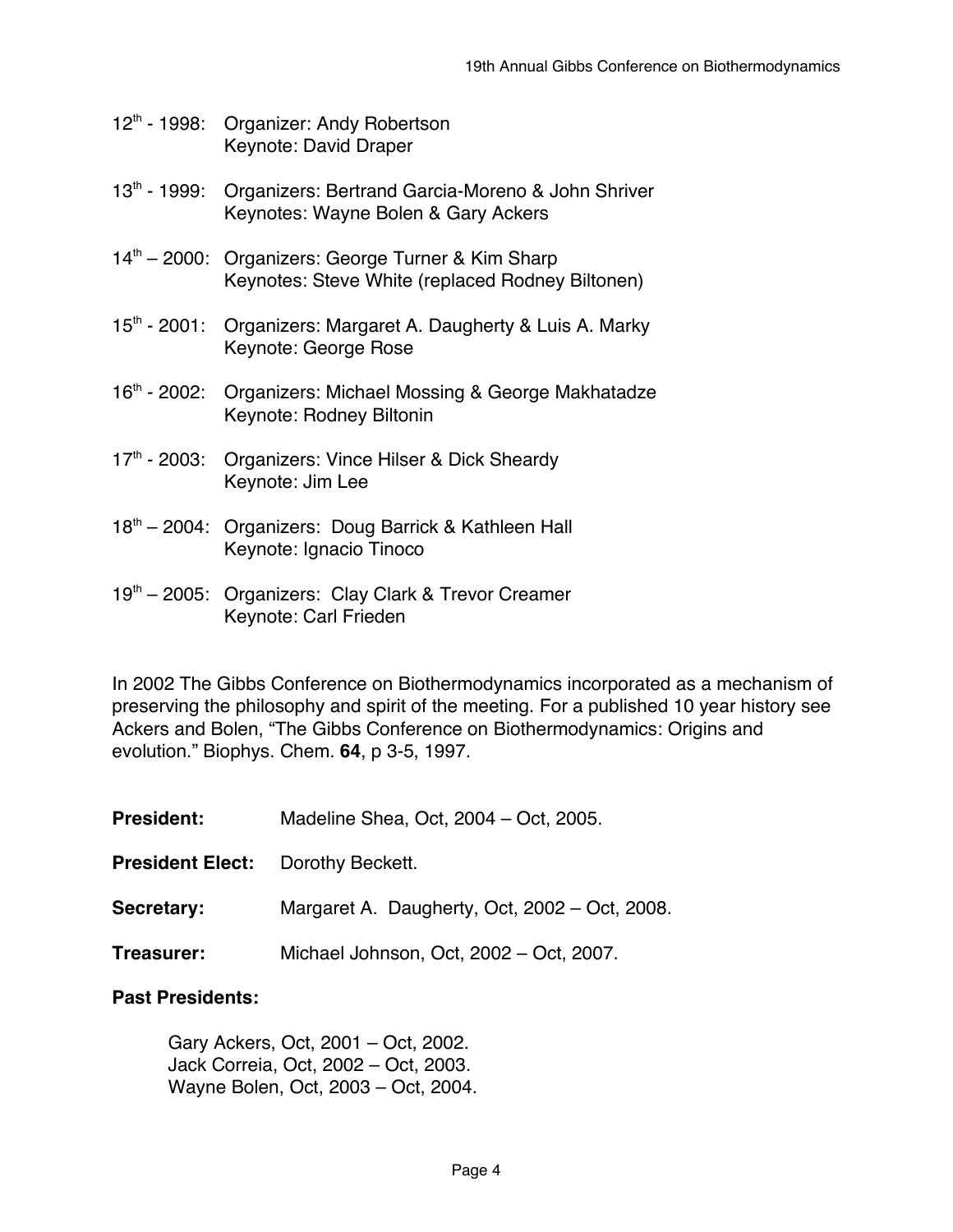# **2. Meeting Schedule**

# **Saturday, October 15**

4:00-7:00 Check-in

7:00-10:00 Reception in Indian Room

# **Sunday, October 16**

7:30 - 8:30 Breakfast in Freeberg Hall

### **Session I: Nucleic Acids**

|              | Moderator: Melanie Bozza (Seton Hall U., R. Sheardy lab)                                                                                                     |
|--------------|--------------------------------------------------------------------------------------------------------------------------------------------------------------|
| 9:00<br>9:10 | Welcome (Clay Clark, Trevor Creamer and Madeline Shea)<br>Brad Chaires (U. Louisville)<br>Uncovering the energetic basis of G-quadruplex stability.          |
| 9:50         | Mikhail Karymov (U. Nebraska, Y. Lyubchenko lab)<br>Single molecule analysis of Holliday junction dynamics and<br>branch migration.                          |
| 10:20        | <b>Break</b>                                                                                                                                                 |
| 10:45        | Matt Freyer (Northen Arizona U., E. Lewis lab)<br>Thermodynamic studies of the binding of netropsin and DAPI to<br>several $A_2T_2$ containing DNA hairpins. |
| 11:15        | Kathleen Hall (Washington U.)<br>Thermodynamics of the conformational change of a $Mg^{2+}$ -<br>sensing Riboswitch.                                         |
|              |                                                                                                                                                              |

12:00 Lunch in Freeberg Hall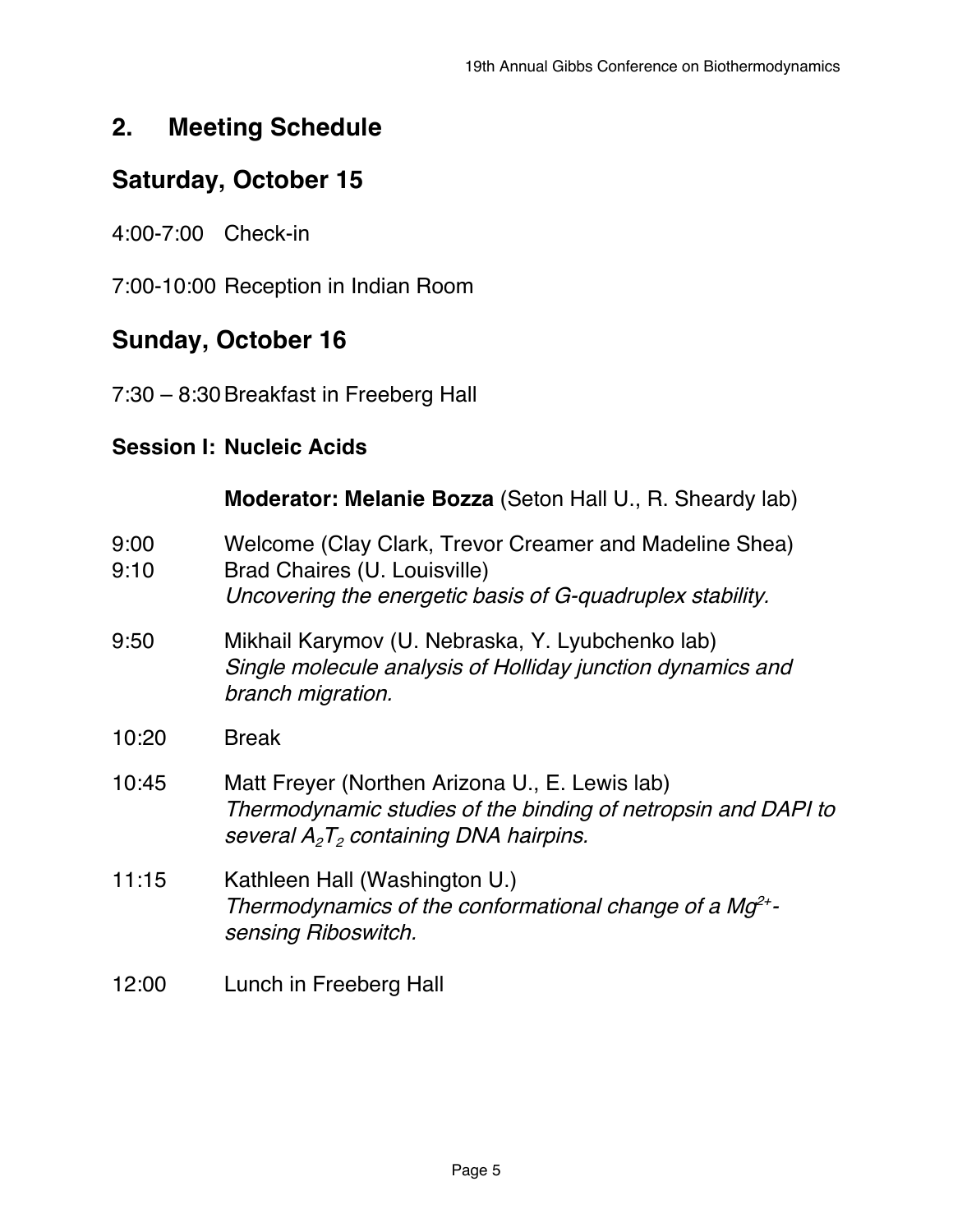#### **Session II:Stability & Evolution**

**Moderator: Brian Cannon** (Johns Hopkins U., B. García-Moreno lab)

- 2:30 Matt Cordes (U. Arizona) Mutationally induced changes in protein structure during evolution.
- 3:10 Chris Olsen (U. Nebraska, L. Marky lab) Unfolding of G-quadruplexes: Thermodynamic contributions for the stacking of two G-quartets with T→U substitutions.
- 3:40 Break
- 4:00 Mirco Junker (U. Notre Dame, P. Clark lab) The pertactin β-helix folding mechanism suggests common themes for the secretion and folding of autotransporter proteins.
- 4:30 Sarah Woodson (Johns Hopkins U.) How RNA gets in shape.
- 5:15 **Keynote Address** Carl Frieden (Washington U.) Protein folding: Are we there yet? Introduction by George Rose
- 6:30 Dinner in Freeberg Hall
- 8:00 Posters & Beer/Wine I in Sledgefoot Hall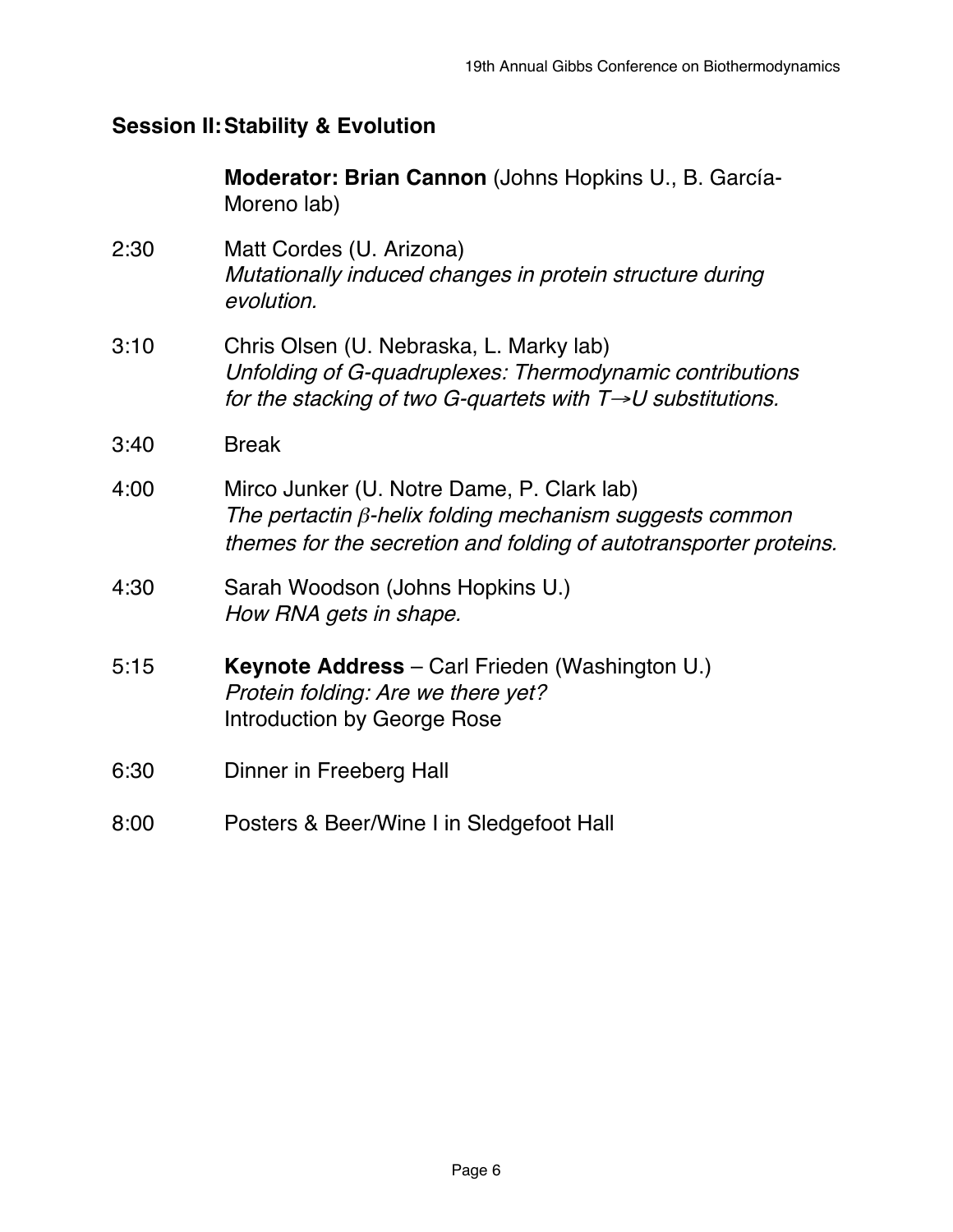# **Monday, October 17**

# 7:00 - 8:30 Breakfast in Freeberg Hall

#### **Session III: Denatured States**

|       | Moderator: Veronique Chellgren (U. Kentucky, T. Creamer<br>lab)                                                               |
|-------|-------------------------------------------------------------------------------------------------------------------------------|
| 9:00  | Dan Raleigh (Stony Brook U.)<br>The role of the unfolded state in protein folding and<br>stability.                           |
| 9:40  | Nick Fitzkee (Johns Hopkins U., G. Rose lab)<br>How sterics and solvation reduce the size of protein<br>conformational space. |
| 10:10 | <b>Break</b>                                                                                                                  |
| 10:40 | Hoang Tran (Washington U., R. Pappu lab)<br>Towards an accurate model for protein denatured states.                           |
| 11:10 | Neville Kallenbach (New York U.)<br>Structure in peptide models of unfolded proteins.                                         |
| 12:00 | Lunch in Freeberg Hall                                                                                                        |
| 12:00 | Gibbs business meeting: All previous organizers please<br>attend.                                                             |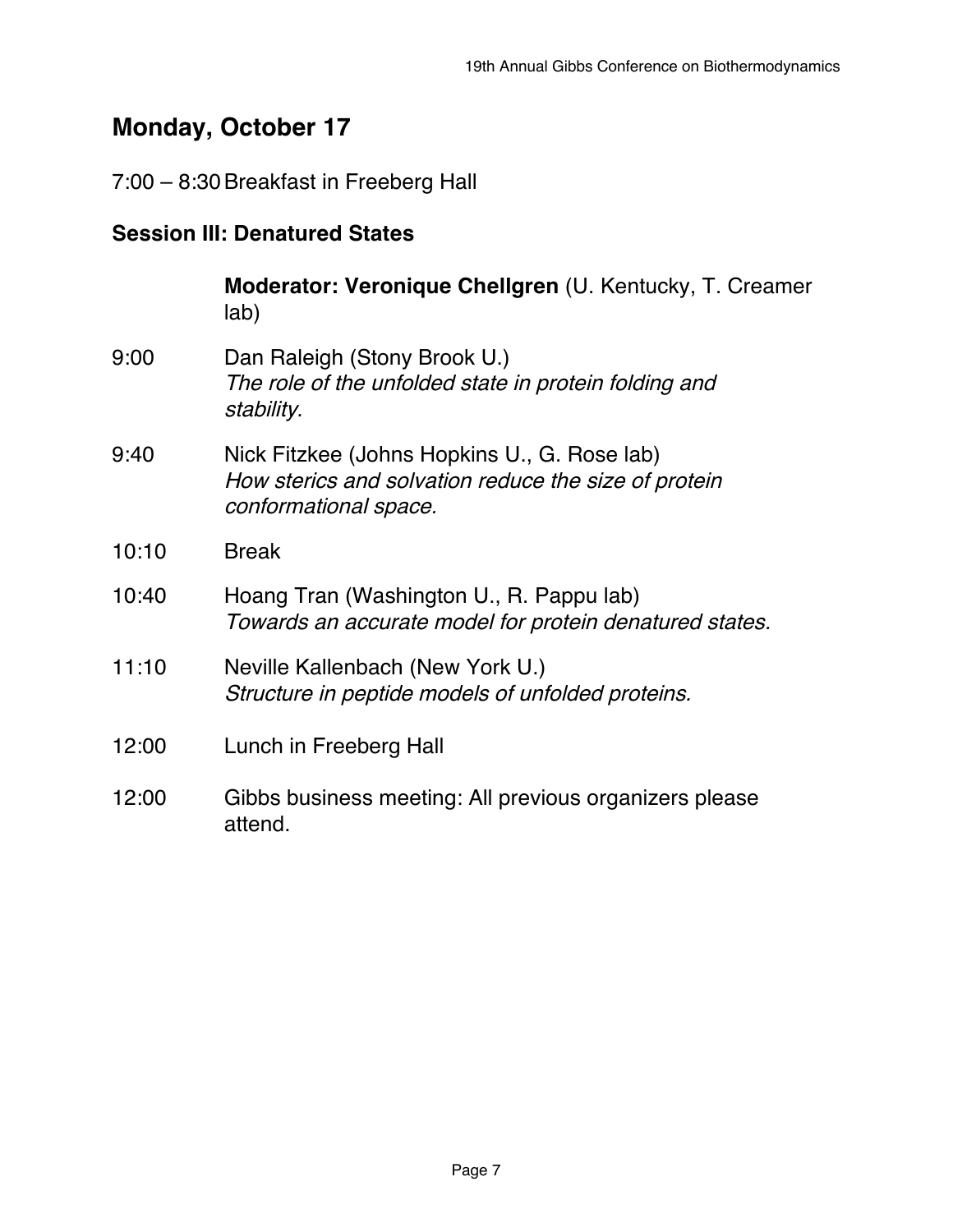#### **Session IV: Macromolecular Interactions**

#### **Moderator: Daniel Deredge** (LSU, V. LiCata lab)

- 2:30 Elizabeth Komives (U. California, San Diego) Biophysics of the NF- $\kappa$ B/I $\kappa$ B $\alpha$  interaction.
- 3:10 Olga Lubman (Johns Hopkins U., D. Barrick lab) In vitro dissection of Notch/RBPjk interaction: Insights into the mechanism of Notch mediated transcriptional switch.
- 3:40 Rhonda Newman (U. Iowa, M. Shea lab) Interactions of calmodulin with regulatory regions of the ryanodine receptor type 1: Distinct roles of domainsin protein allostery.
- 4:10 Break
- 4:40 Aaron Lucius (UTMB Galveston, W. Bujalowski lab) Allosteric interactions between the nucleotide-binding sites and the ssDNA-binding site in the PriA helicase-ssDNA complex.
- 5:10 Jack Correia (U. Mississippi) The use of multi-wavelength and fluorescence AUC: Case studies of tubulin regulatory factors and antimitotic drugs.
- 6:30 Dinner in Freeberg Hall Buffalo Tro
- 8:00 Posters & Beer/Wine II in Sledgefoot Hall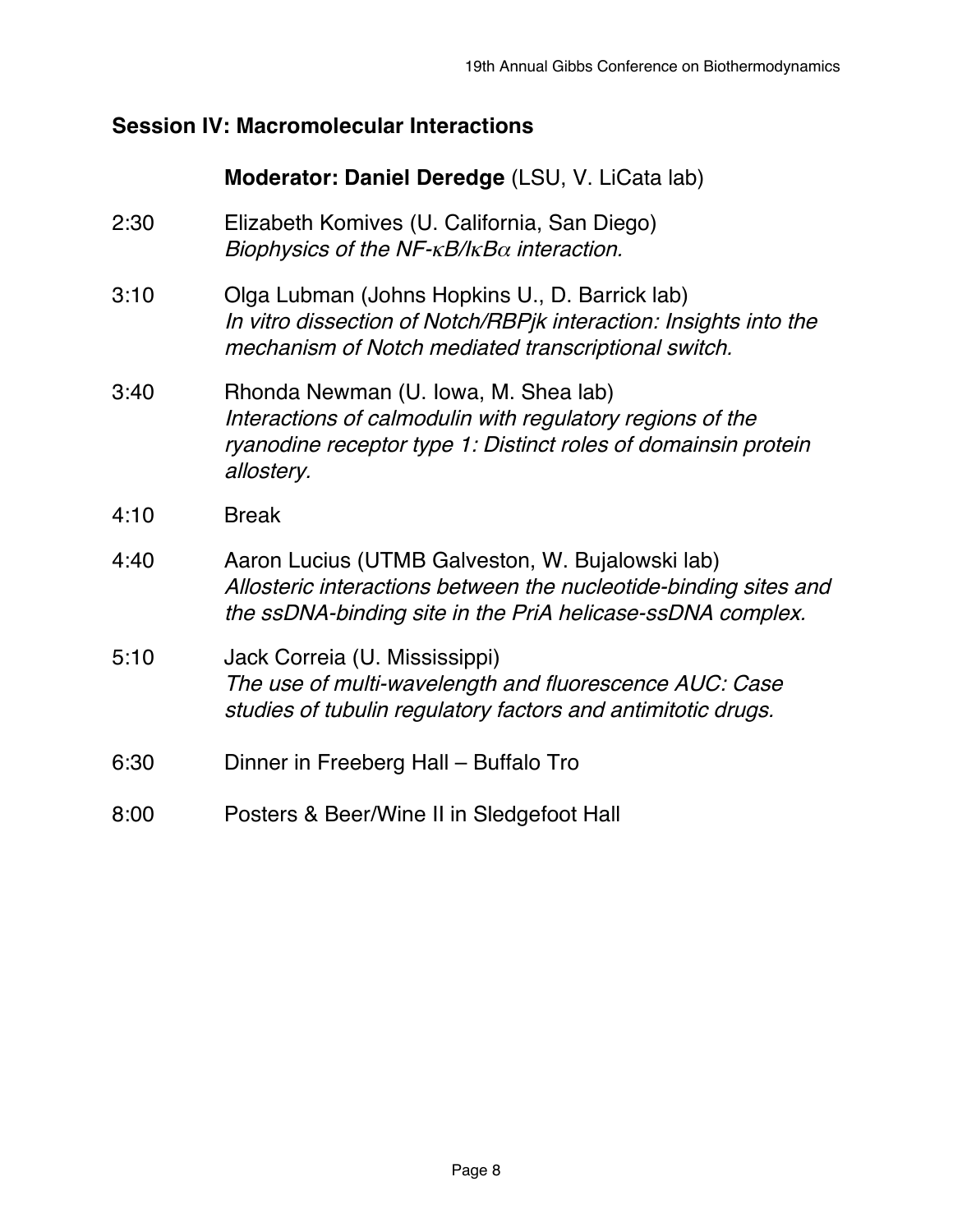# **Tuesday, October 18**

#### 7:00 – 8:30Breakfast in Freeberg Hall

#### **Session V: Membranes**

#### **Moderator: Horia Petrache** (NIH, A. Parsegian lab)

- 8:30 Announcements
- 8:40 Lukas Tamm (U. Virginia) Structural dynamics and thermodynamics of the gating of the OmpA ion channel.
- 9:20 Yuhua Song (Washington U., N. Baker lab) Molecular dynamics simulations of salicylate effects on the micro- and mesoscopic properties of <sup>a</sup> dipalmitoylphosphatidylcholine bilayer.
- 9:50 Break
- 10:10 Damien Thevenin (U. Delaware, C. Robinson lab) Folding and assembly of adenosine receptors.
- 10:40 AnnMarie Stanley (Johns Hopkins U., K. Fleming lab) Thermodynamics of dimerization of the outer membrane phospholipase A transmembrane β-barrel.
- 11:10 Stephen White (U. California, Irvine) Translocons, membranes, and the folding of membrane proteins.
- 11:50 Wrap Up & Lunch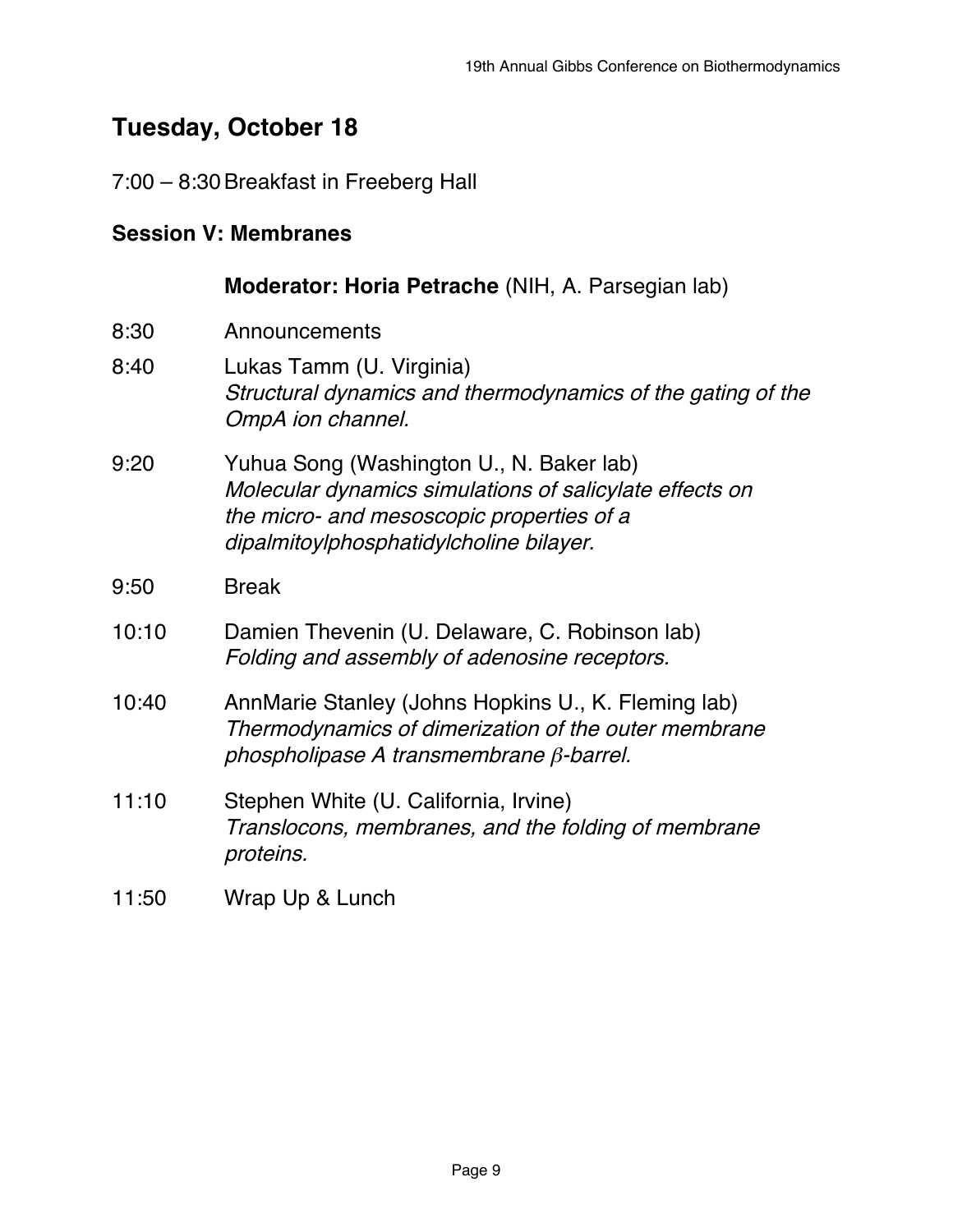## **3. Posters**

#### **Poster Information:**

Posters will be presented in one of two evening sessions in Sledgefoot Hall (next to Freeberg Dining Hall). Session I will be held Sunday evening and Session II on Monday evening. Both sessions will start at 8:00pm.

**Session I:** First authors\* whose last names begin with A through I. Posters may be mounted starting on Sunday morning. Please take your poster down by the break on Monday morning.

**Session II:** First authors<sup>\*</sup> whose last names begin with J through Z. Posters may be mounted starting on Monday morning. Please take your poster down before the talks start on Tuesday morning.



"Look! The bar is open!" "Yesss!"

\* Note that we are using the last name of the first author listed on the poster. If you are presenting a poster but are not first author, please present in the session appropriate for the last name of the first author.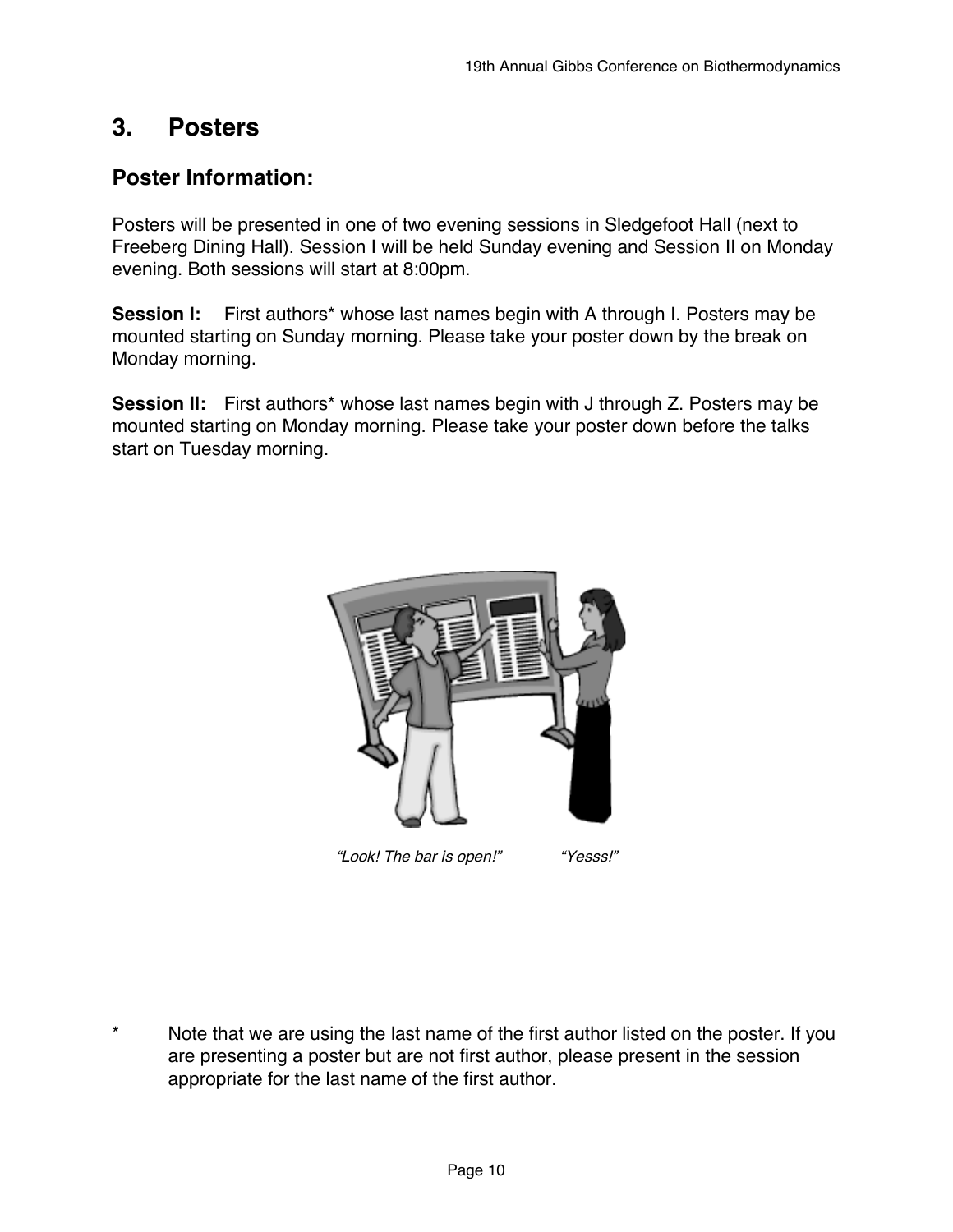# **Poster Session I: List of Presentations (A - I)**

Oxygenation of normal human hemoglobin contains both cooperative and noncooperative binding steps. Why? Gary K. Ackers, Alexandra Klinger, Connie Yarian, Varsha Keelara and Jo M. Holt

Domain interactions of yeast TBP. Claire A. Adams and Michael G. Fried

Structure and mechanism of calmodulin binding to a cell surface targeting region of the N-methyl-D-aspartate receptor. Zeynep Akyol, Johannes W. Hell and Madeline A. Shea

A method for jointly fitting fluorescence and absorbance AUC data. P. Holland Alday, Eric George, David Brown, Tom Laue, Walter Stafford, Peter Sherwood and John J. Correia

5' coding region cis-acting determinants of bop-gene expression: secondary structure. Michael Arent and George J. Turner

Calorimetric characterization of a TCR-peptide/MHC interaction. Kathryn M. Armstrong and Brian M. Baker

UV resonance Raman studies of polyproline II structure in isotope edited alanine peptides.

Wendy Barber-Armstrong, Sean Decatur and Ishita Mukerji

Increased immunogenicity of an anchor-modified tumor-associated antigen is due to the enhanced stability of the peptide/MHC complex: implications for vaccine design. Tiffany K. Baxter, Oleg Y. Borbulevych, Jeffrey M. Carney, Paul Helquist, Nicholas P. Restifo and Brian M. Baker

Thermodynamics and kinetics of the NH- $\kappa$ B/I $\kappa$ B $\alpha$  and NF- $\kappa$ B/DNA interactions. Simon Bergqvist, Carries Hughes, Thomas Huxford, Gourisankar Ghosh and Elizabeth Komives

Effect of surfactant properties on the stability of the solubilized outer membrane protein ompX.

C. L. Bianco, E. W. Kaler, A. M. Lenhoff and C. R. Robinson

Transition state thermodynamics of the low- to physiological-temperature nondenaturational conformational change of bovine adenosine deaminase by slow scan rate differential scanning calorimetry. Melissa A. Bodnar and B. Mark Britt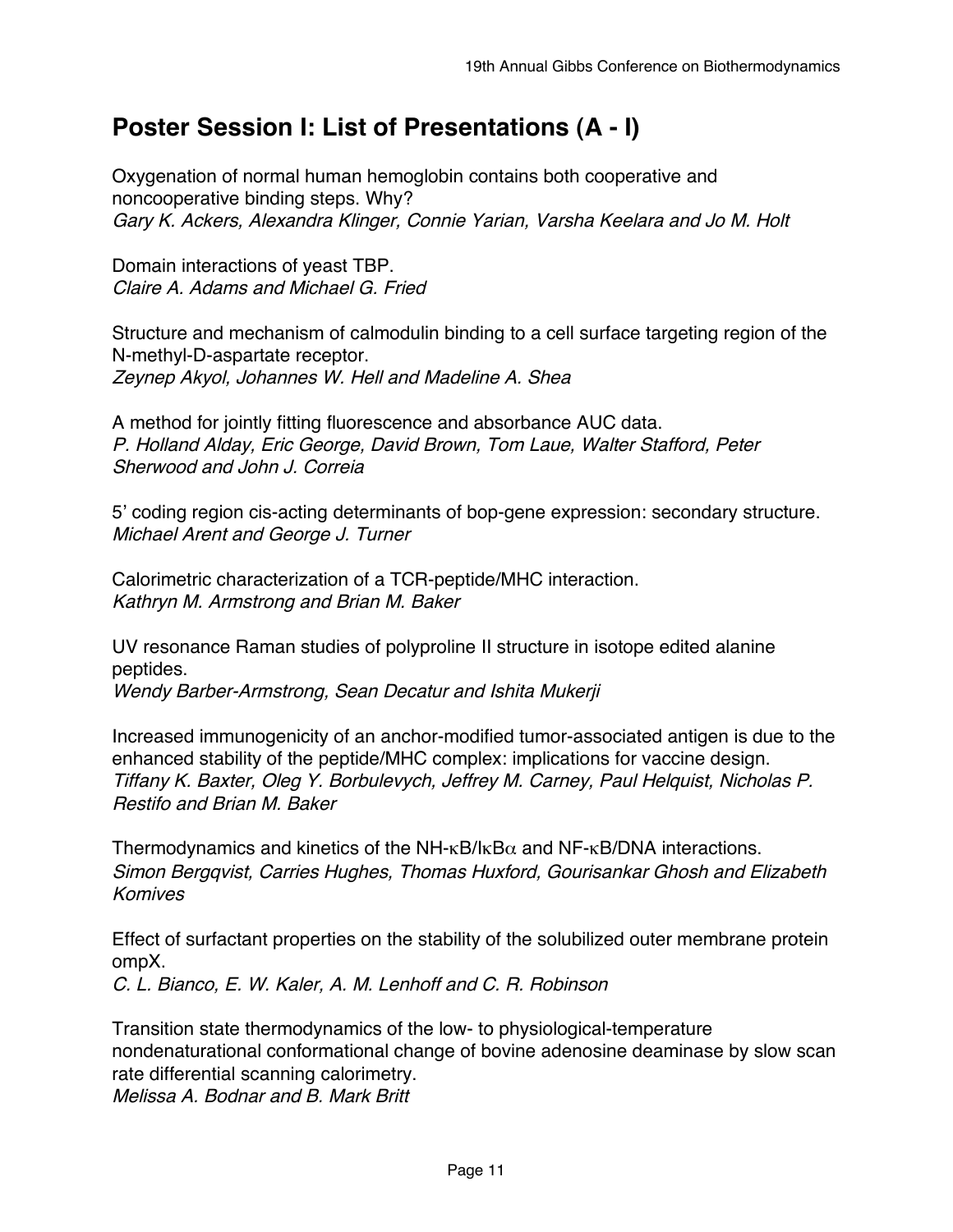Unfolding dynamics of lima bean trypsin inhibitor by differential scanning calorimetry. Melissa A. Bodnar and B. Mark Britt

Synthetic porphyrazines: a new class of DNA binding molecules. Melanie Bozza, Carlos Ramirez and Richard D. Sheardy

Determining the mechanism of allosteric regulation of NikR binding to DNA activated by Ni<sup>2+</sup> binding. Michael Bradley, Peter Chivers and Nathan Baker

Outer membrane protein F demonstrates strong self-association. Nancy K. Burgess and Karen Fleming

Nonlinear regression fittiing algorithm for multiple independent binding equilibria, Monte Carlo error analysis, and Saroff distributions. R. Buscaglia, M. W. Freyer and E. A. Lewis

pKa values of internal ioniazable residues in ribonuclease H. Brian Cannon and Bertrand García-Moreno

Oligoproline effects on the structural properties of polyglutamine. Veronique Chellgren, Brian Chellgren, Ronald Wetzel and Trevor Creamer

SNF: a bifunctional RNA binding protein. Alan Chen and Kathleen Hall

Molecular determinants of pKa values: role of backbone flexibility and of short-range interactions in networks of polar and ionizable residues. Michael S. Chimenti, Kelli Baran, Carolyn Fitch, Jamie Schlessman, Katie Herbst and Bertrand García-Moreno

Testing functional selection in TCR recognition of ligand. John R. Clemens, Rebecca L. Davis-Harrison, Susan J. Gagnon, William E. Biddison and Brian M. Baker

A computational analysis of progesterone receptor-DNA binding isotherms: insight into transcriptional regulation. K. D. Connaghan-Jones, A. F. Heneghan, M. T. Miura and D. L. Bain

Biophysical investigation of the TCR-peptide/MHC interaction: a comparative study of two receptors that bind a common ligand. Rebecca L. Davis-Harrison and Brian M. Baker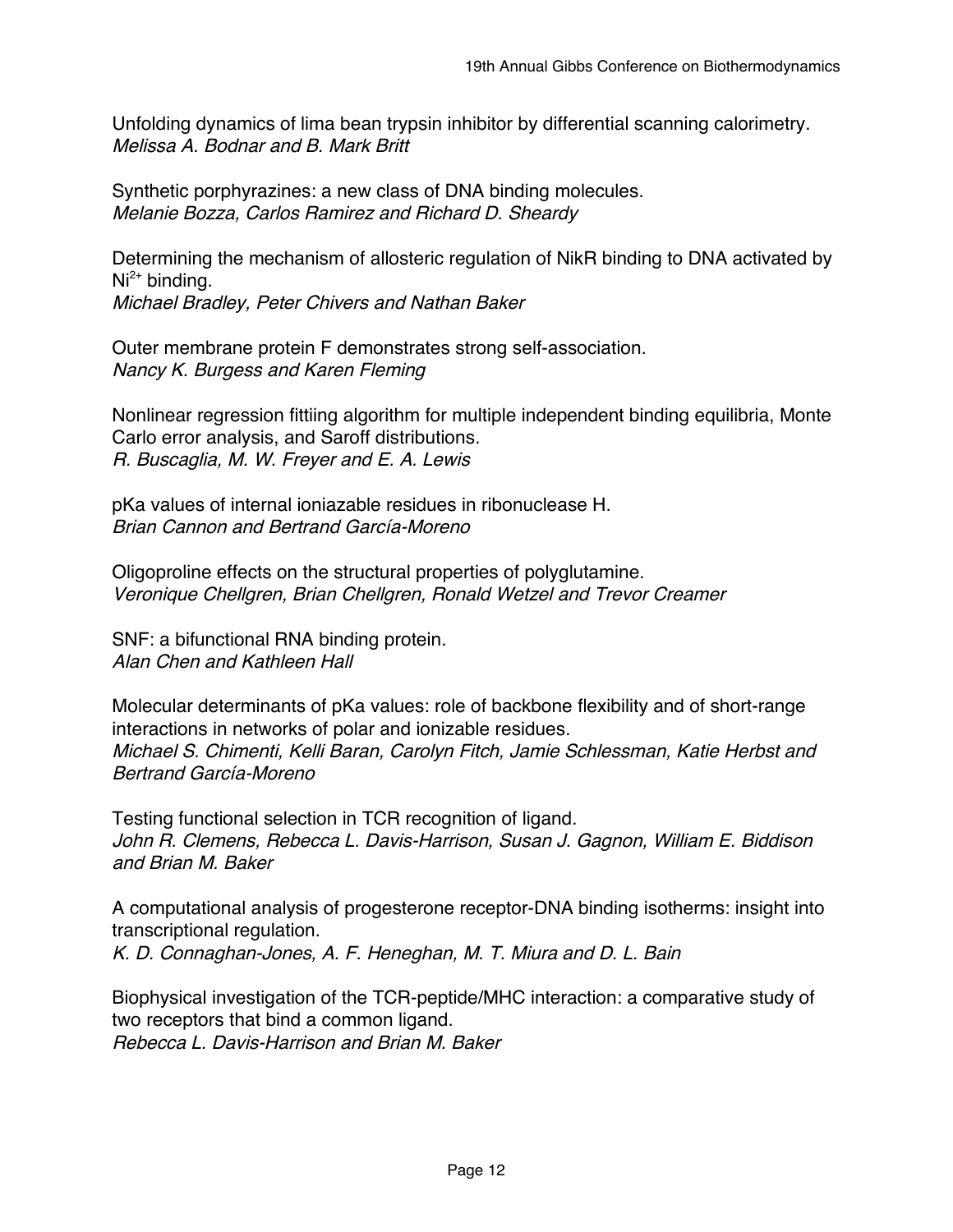Structural, thermodynamic, and kinetic comparisons of the binding of full-length yTBP and C-terminal core TBP with DNA.

Roberto Delgadillo, JoDell Whittington, Michael Brenowitz and Larry Parkhurst

Dissimilar "glutamate effects" on DNA binding by the type I DNA polymerases from E. coli and T. aquaticus.

Daniel J. Deredge, Gregory S. Thompson, Carmen R. Ruiz, Ke Jiang, Clayton F. Runfalo and Vince J. LiCata

DNA binding properties and activation of the ATPase activity of adenoassociated virus Rep40 helicase.

John David Dignam, Susan S. Dignam, Roy F. Collaco, Patrick Needham and James P. **Trempe** 

Lanthanide spectroscopic studies of Mg(II)-dependent Pvull restriction endonuclease. Cynthia M. Dupureur, Lori M. Bowen, Gilles Muller and James P. Riehl

Transmembrane domain interactions contribute to Erythropoietin Receptor activation. Alex Ebie and Karen G. Fleming

Structure and stability of Sso10b2, a hyperthermophile RNA and DNA binding protein. Stephen P. Edmondson, Andrew T. Clark, Tracy L. Armstrong and John W. Shriver

Chain length dependence of de novo tailspike folding. Michael S. Evans, Mary C. Finn and Patricia L. Clark

Molecular basis of CaMKII regulation by calmodulin: calcium-dependence of kinase binding.

T. Idil Apak Evans and Madeline A. Shea

Interactions of the anti-psychotic drug trifluoperazine with calmodulin and its effects on  $Ca<sup>2+</sup>$  binding affinity. Michael D. Feldkamp, Susan E. O'Donnell and Madeline A. Shea

Differentiating the ligand's chemical requirements for allosteric interactions from those for protein binding; phenylalanine inhibitionof pyruvate kinase. Aron W. Fenton and Gissel McDonald

Thermodynamics of paperclip DNA triplexes. Daniel P. Flaherty and Luis A. Marky

Investigating the heat capacity effect associated with RNA processes. Leslie Frank, Brian Doctrow and David Draper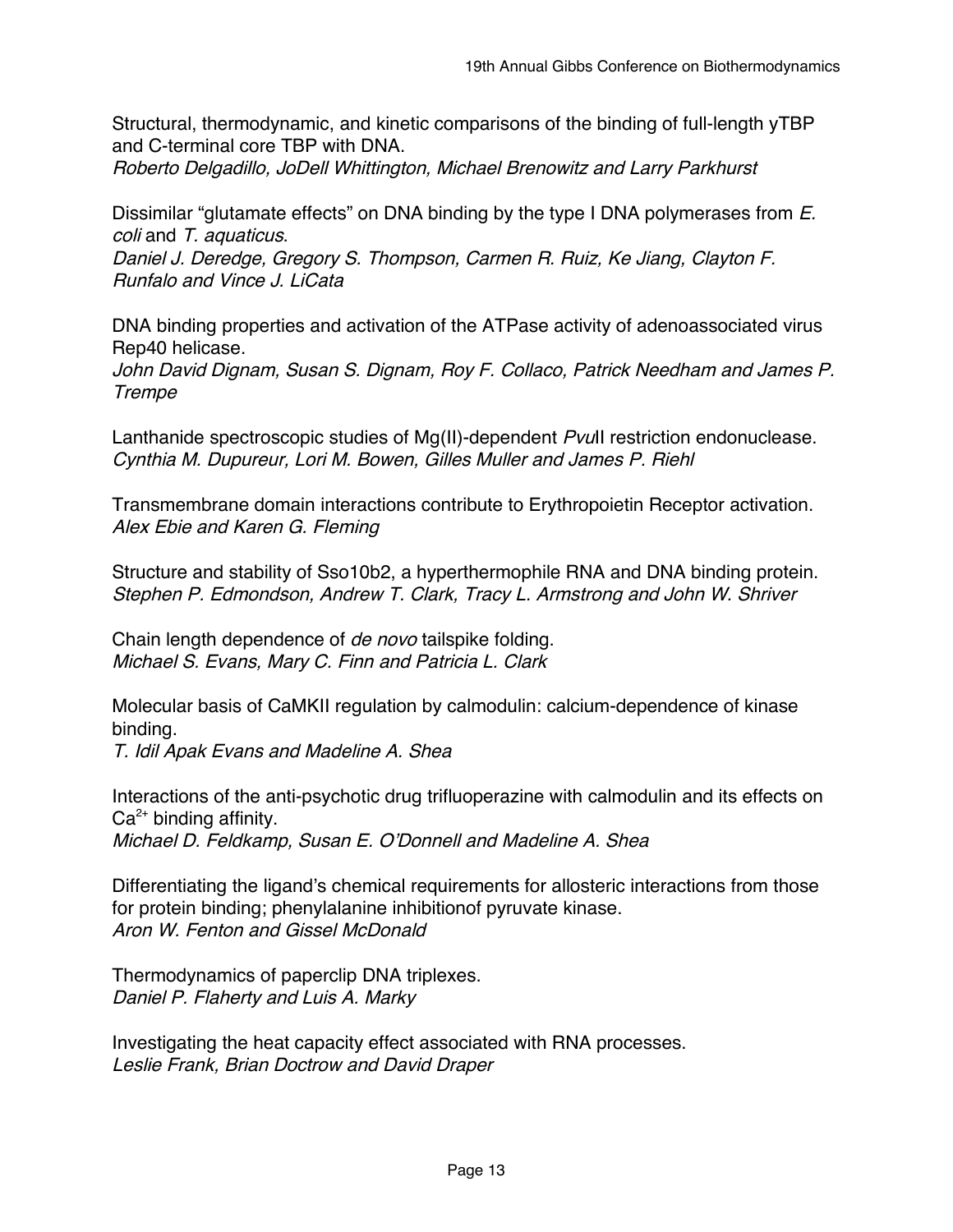Unfolding thermodynamics of a DNA decamer duplex containing  $dG\rightarrow deaza-dG$ substitutions. Manjori Ganguly, Luis A. Marky and Barry I. Gold

Predicting interactions between cytoskeletal proteins. Shatadal Ghosh and David Sept

Increasing protein stability through rational redesign of surface charge-charge interactions. Alexey V. Gribenko, Samantha S. Strickler, Alexander V. Gribenko, Timothy R. Keiffer and George I Makhatadze

Evidence for an evolutionary conserved DNA-recognition code at work in the Cro protein family of transcription factors. Branwen M. Hall, Kelly R. LeFevre and Matthew H. J. Cordes

Osmotic pressure probes interactions in lipid-DNA complexes. Daniel Harries, Horia I. Petrache, V. Adrian Parsegian, Dganit Danino and Ellina Kesselman

Quantitative analysis of progesterone receptor function: role of salt and salt-type in regulating self-association.

Aaron F. Heneghan, Keith Connaghan-Jones, Michael T. Miura and David L. Bain

Site-specific mutagenesis of the rat β-parvalbumin CD site. Michael T. Henzl and Kelly Ndubuka

Protein stabilization and the effect of mixed osmolyte solutions: an analysis of the intrinsic stabilizing ability of osmolytes. Luis Marcelo F. Holthauzen and D. W. Bolen

Electrostatic side-chain couplings in the gating of the OmpA ion channel suggest a mechanism for pore opening. Heedeok Hong, Gabor Szabo and Lukas K. Tamm

A general and efficient way of expressing peptide for NMR studies of class I MHC/peptide complexes. Francis K. Insaidoo and Brian M. Baker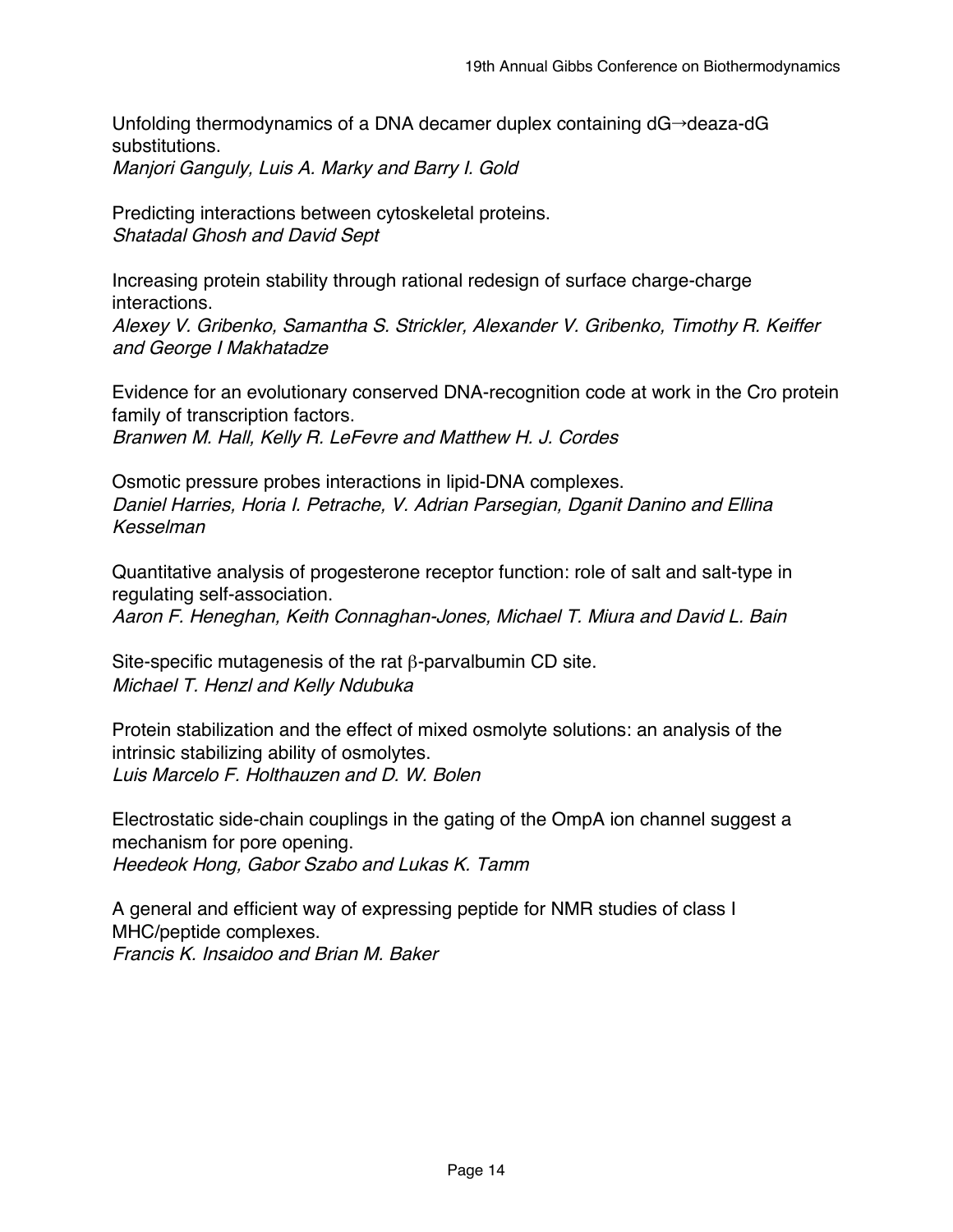# **Poster Session II: List of Presentations (J – Z)**

Dynamics of E. coli RecA filament formation on ssDNA tail of a ssDNA-dsDNA junction. C. Joo, M. Nakamura, S. A. McKinney, I. Rasnik and T. Ha

Effects of DNA structure DNA binding of  $O^6$ -alkylguanine-DNA alkyltransferase (AGT). Sambit R. Kat, Anthony E. Pegg and Michael G. Fried

Molecular dynamics simulations of mixed lipid bilayers. Stephen P. Kelty, Roger McMullen and George Turner

Unfolding of intramolecular triplexes with exclusive TAT base-triplets. Irine Khutsishvili, Ronald Shikiya and Luis A. Marky

Electrostatic effects in repeat proteins: salt dependence of unfolding of YopM, a leucinerich-repeat protein. Ellen Kloss and Doug Barrick

Spectroscopic and molecular dynamics evidence for a sequential mechanism for the DNA  $A \rightarrow B$  transition. Kelly M. Knee, Colin E. Aitken, Sergei Y. Ponomarev, Surjit Dixit, David L. Beveridge and Ishita Mukerji

Effects of monovalent salt on the observed enthalpy and heat capacity change for E. coli SSB binding to ssDNA. Alexander G. Kozlov and Timothy M. Lohman

Study of DNA-Sfi I complex stability using AFM force spectroscopy. Alexey V. Krasnoslobodtsev, Luda S. Shlyakhtenko, Egor V. Ukraintsev and Yuri L. Lyubchenko

Thermodynamics of yeast (Saccharomyces cerevisiae) replication protein A binding to single-stranded DNA.

S. Kumaran, Alexander G. Kozlov and Timothy M. Lohman

In vitro targeting of DNA triplexes with oligonucleotides. Hui-Ting Lee, Ronald Shikiya and Luis A. Marky

Structure of the SfiI-DNA complexes analyzed by atomic force microscopy. Alexander Y. Lushnikov, Vladimir N. Potaman, Elena A. Oussatcheva, Richard R. Sinden and Yuri L. Lyubchenko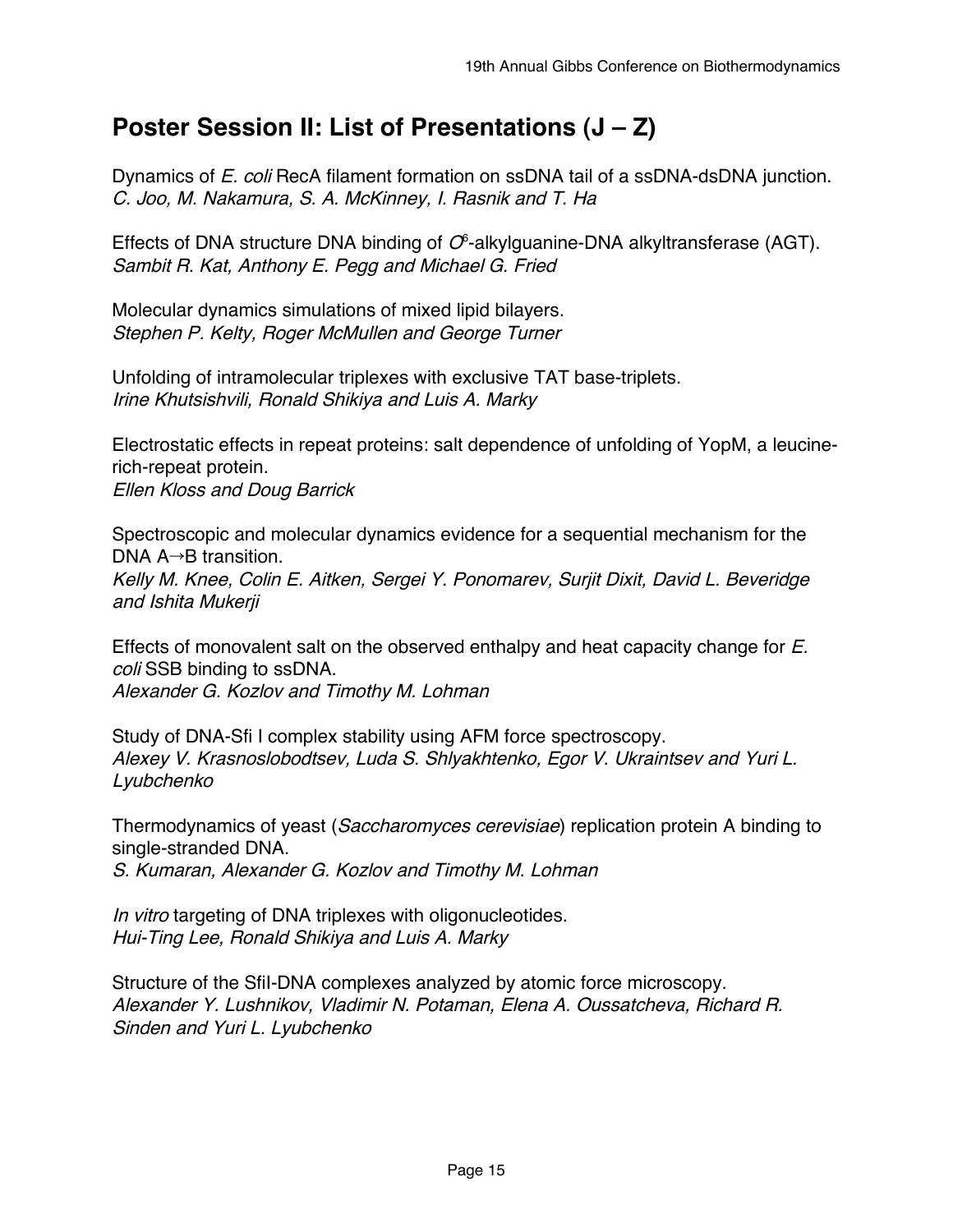Communications between distant sites in envelope protein domain III of neutralizationresistant mutants of West Nile virus. Rodrigo Maillard, Matthew Jordan and J. Ching Lee

Assembly of  $\lambda$  terminase protomers into a viral DNA processing and packaging machine.

N. Karl Maluf, H. Gaussier, M. Feiss and C. E. Catalano

Predicting the binding location of phospholipids on capping protein. Michelle McCully and David Sept

The effect of cations on the structure and function of NikR proteins. Alyssa A. Meheen, Erin L. Benanti and Peter T. Chivers

Allosterism in the binding of AGT to short single-stranded DNAs. Manana Melikishvili and Michael G. Fried

The effect of changing the detergent concentration on the free energy of transmembrane helix-helix association: Wyman linkage or dilution? Naveen Michaud-Agrawal, Thomas B. Woolf and Karen G. Fleming

The effect of dinitroanilines on parasitic protozoan tubulin dynamics. Arpita Mitra and David Sept

The biotin repressor: complexibility in the function of a flexible loop in an allosteric response.

Saranga Naganathan and Dorothy Beckett

Pulse proteolysis: a simple method for quantitative determination of protein stability and ligand binding. Chiwook Park and Susan Marqusee

Measured depletion of ions at the biomembrane interface: implicationson intermembrane interactions. Horia I. Petrache, Daniel Harries and V. Adrian Parsegian

Unfolding thermodynamics of DNA duplex-hairpin motifs. Karim P. Ramos, Ronald Shikiya and Luis A. Marky

Thermal stability landscape for Klenow DNA polymerase as a function of pH and salt concentration. Allison J. Richard, Alexandra L. Klinger, Matthew J. Todd and Vince J. LiCata